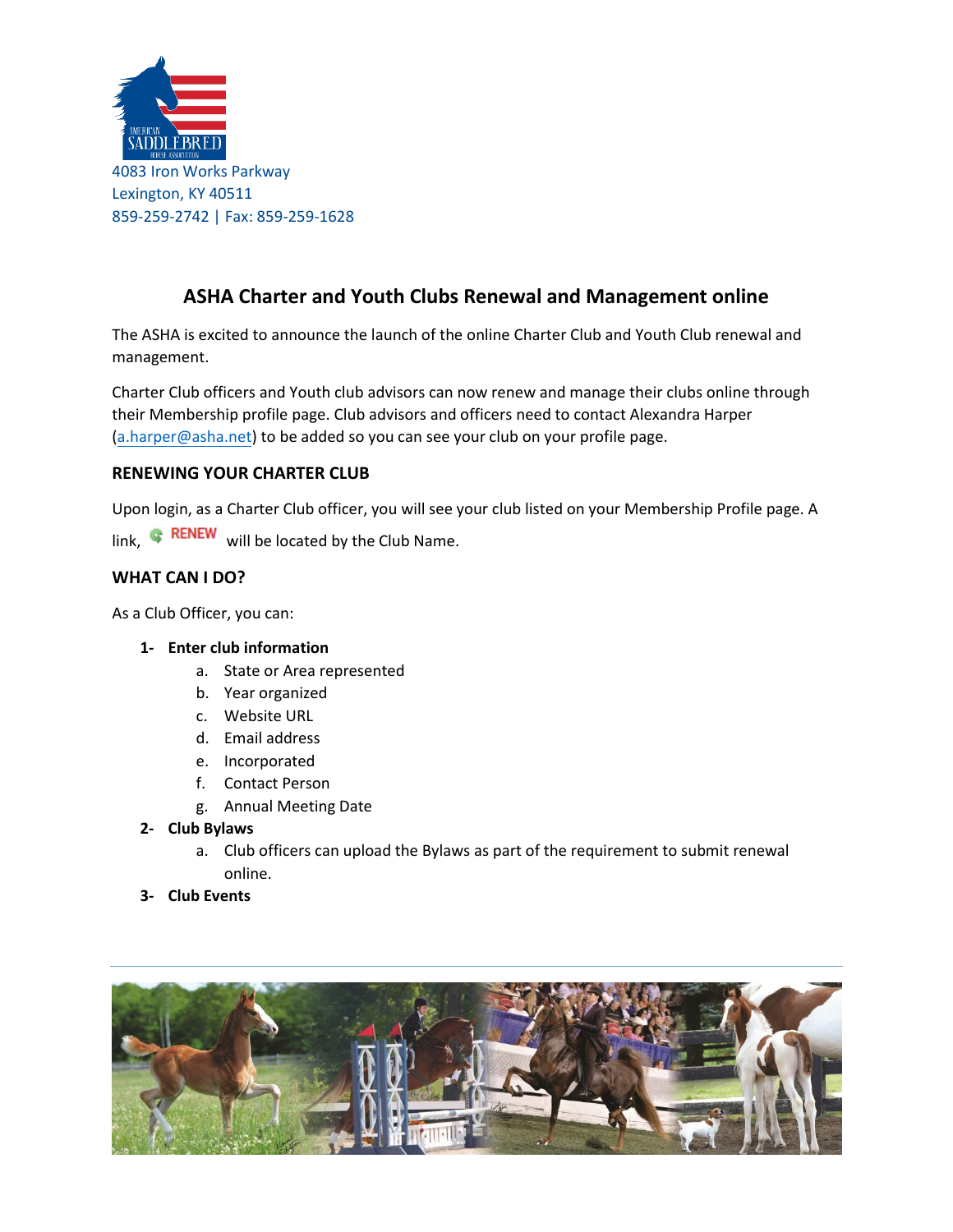

a. Clubs are required to enter at least 2 club sponsored promotional events, but you can add as many events as your club is sponsoring.

### **4- Club Rosters**

- a. Clubs are required to add members to the roster prior submitting an application for renewal.
	- i. Copy the roster from previous year, and add/remove members
	- ii. Add members to the roster, ASHA ID is required to add members to the roster.
	- iii. The roster keeps track of ASHA membership percentage, and MUST meet the club requirements before completing the renewal process online.

#### **5- Notes**:

- a. The ASHA will update the officers for the club and assign the contact you request for the club (the one who would be responsible for updates and renewals). Please continue to contact Alexandra Harper with any changes to club officers so we can keep our information up-to-date.
- b. **It is the club's responsibility to keep their roster current in order for members to apply for Charter Club competing/non-competing memberships.**

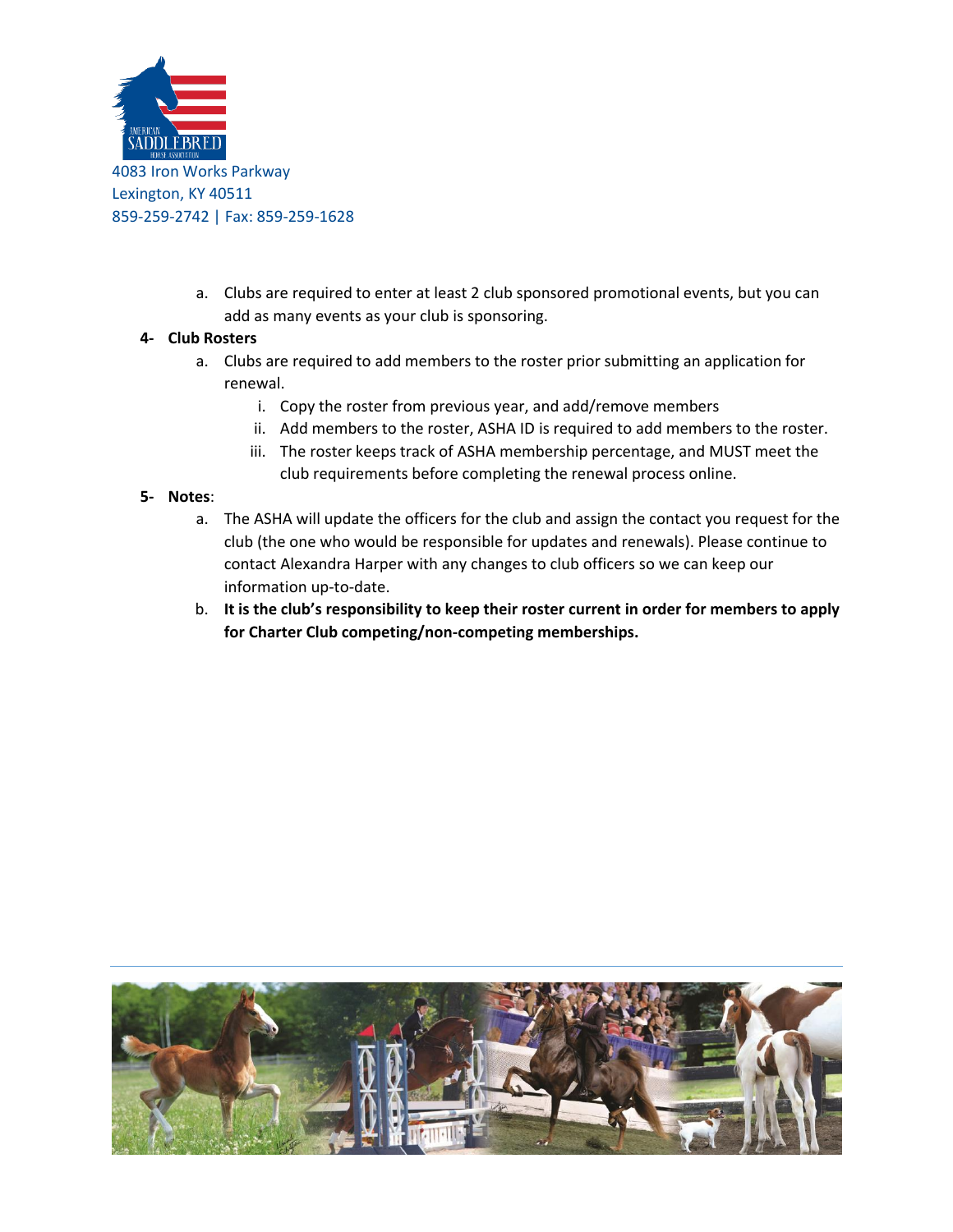

### **RENEWING YOUR YOUTH CLUB**

Upon login, as a Youth Club officer, you will see your club listed on your Membership Profile page. A link,

**RENEW** will be located by the Club Name.

### **WHAT CAN I DO?**

As a Club Advisor, you can:

#### **1- Enter club information**

- a. Name of Organization
- b. Stable or Charter Club Affiliation
- c. Contact Person
- **2- Club Events**
	- a. Clubs are required to enter at least 2 club sponsored events, but you can add as many events as your club is sponsoring.

#### **3- Club Rosters**

- a. Clubs are required to add members to the roster prior submitting an application for renewal.
	- i. Copy the roster from previous year, and add/remove members
	- ii. Add members to the roster, ASHA ID is required to add members to the roster.

d. Email address e. Barn Phone

f. Annual Meeting Date

iii. The roster keeps track of ASHA membership percentage.

#### **4- Notes**:

- a. The ASHA will update the advisors for the club and assign the contact for the club. Please continue to contact Alexandra Harper with any changes to club officers so we can keep our information up-to-date.
- b. **It is the club's responsibility to keep their roster current in order for members to apply for Youth Club competing membership.**

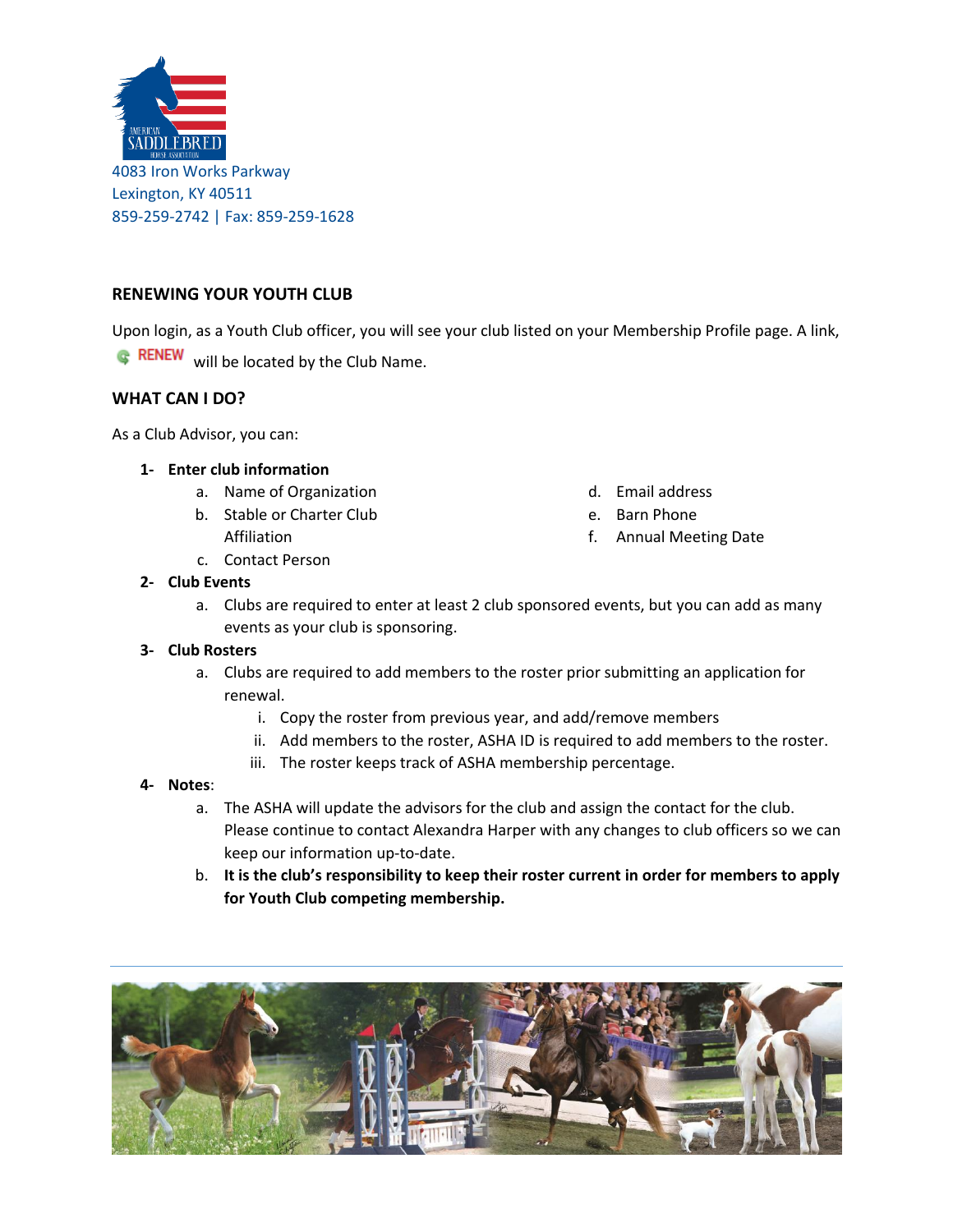

# **MANAGING YOUR CHARTER CLUB**

Upon login, as a Charter Club officer, you will see your club listed on your Membership Profile page. A link,  $\bigcirc$  UPDATE will be located by the Club Name.

# **WHAT CAN I DO?**

As a Club Officer, you can:

#### **6- Update club information**

- a. Incorporated
- b. Email address
- c. Website URL

### **7- Club News and Bylaws**

### **a. Club News**

i. Upload your stories and share your news. Your stories will be posted on the Charter Club page under Club Events. Accepted documents are word doc, pdf, excel and image files.

#### **b. Update Club Bylaws**

- i. Club officers can upload and update bylaws at any time during their club membership year to keep ASHA informed.
- ii. ASHA will receive notifications when a club uploads files.

#### **8- Club Events**

a. Are you hosting an event? Club officers can keep the ASHA informed about their events. You can add as many events as your club is sponsoring, the minimum requirement is 2 per club.

### **9- Club Rosters**

- a. Club officers can now manage their roster.
	- i. Add members to the roster, ASHA ID is required to add members to the roster.

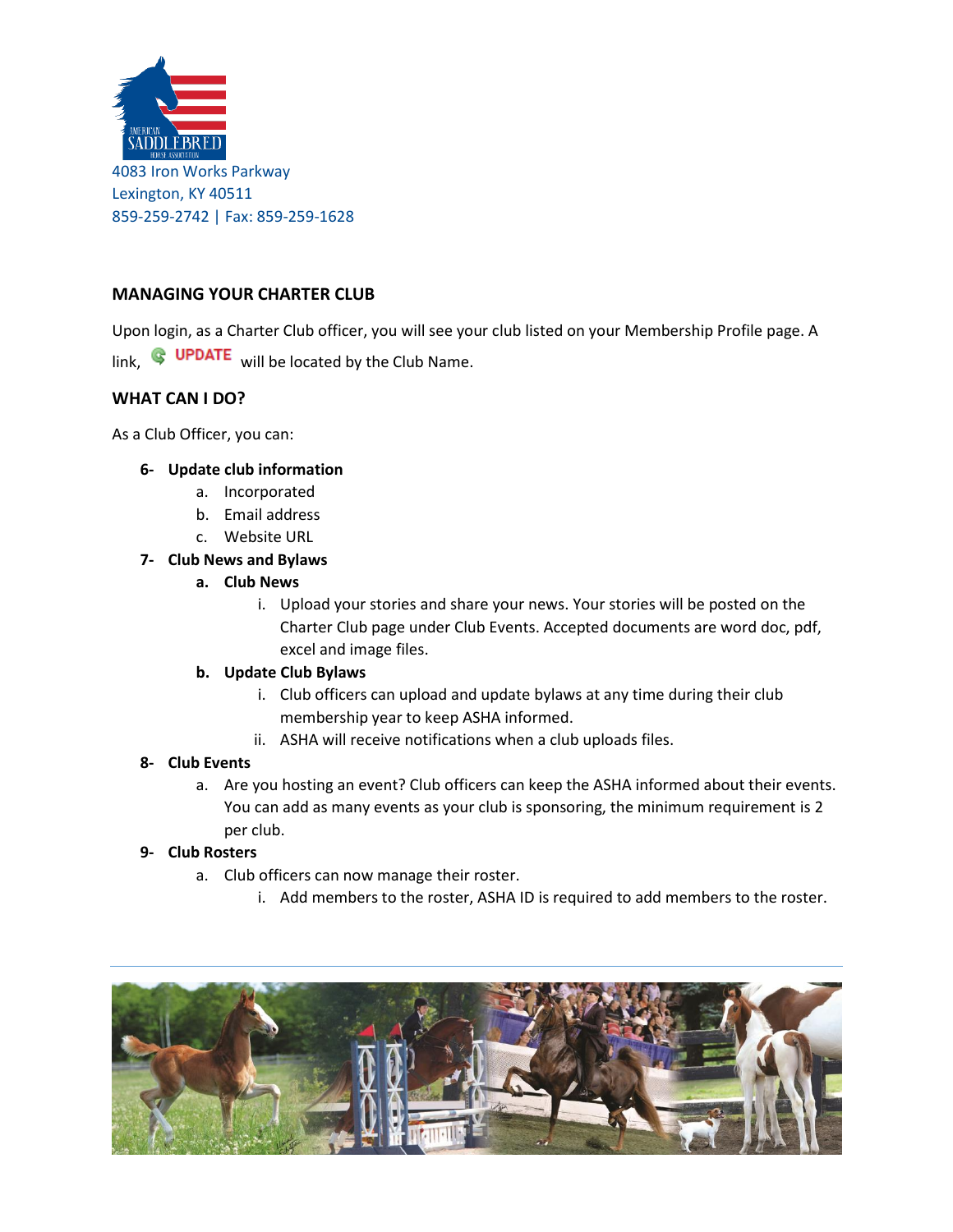

ii. The roster keeps track of ASHA membership percentage, and MUST meet the club requirements.

### 10- **Notes**:

- a. The ASHA will update the officers for the club and assign the contact you request for the club (the one who will be responsible for updates and renewals). Please continue to contact Alexandra Harper with any changes to club officers so we can keep our information up-to-date.
- b. **It is the club's responsibility to keep their roster current in order for members to apply for Charter Club competing/non-competing memberships.**
- c. The club MUST be active before it can be managed.

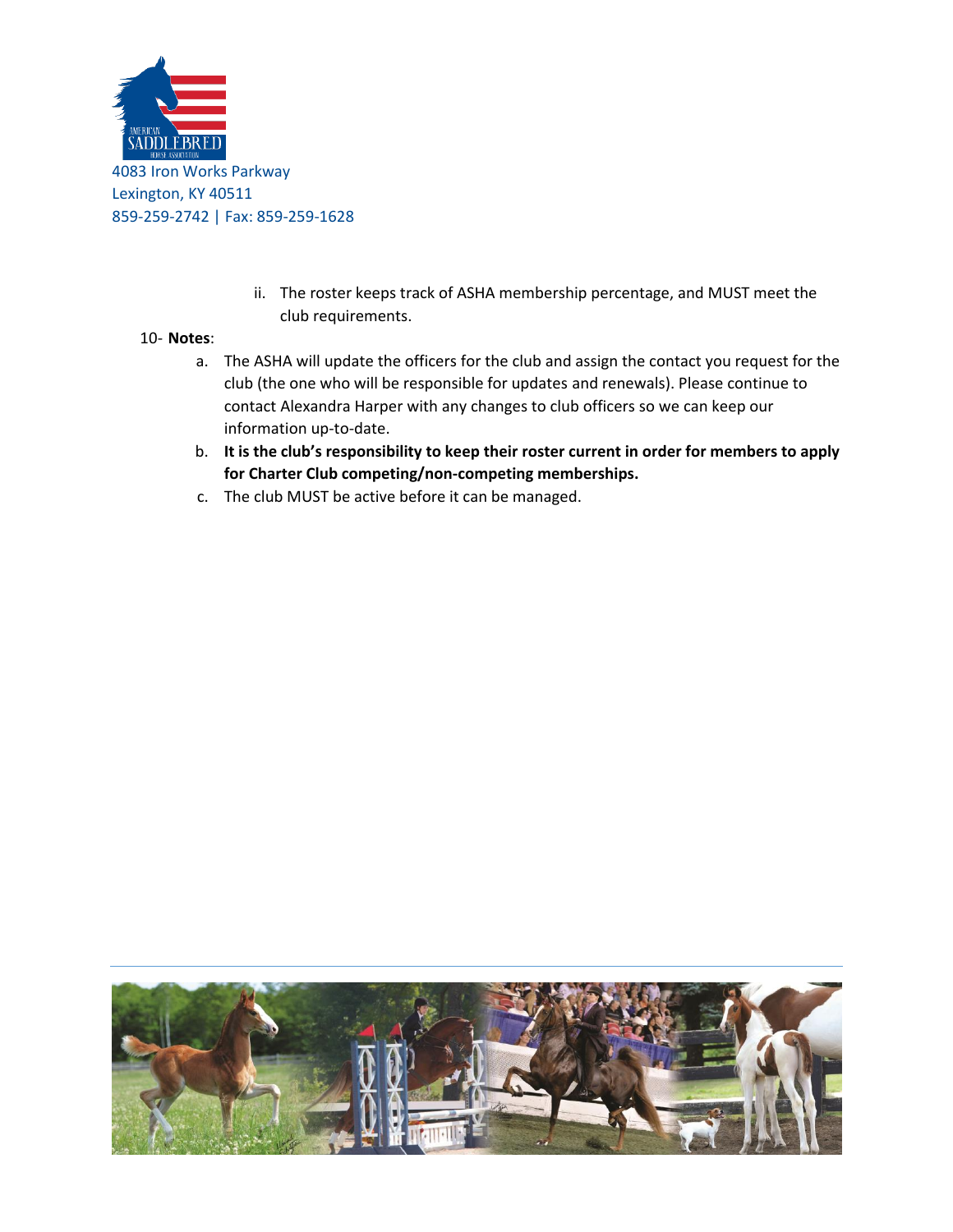

# **MANAGEING YOUR YOUTH CLUB**

Upon login, as a Youth Club officer, you will see your club listed on your Membership Profile page. A link,

**G** UPDATE will be located by the Club Name.

### **WHAT CAN I DO?**

As a Club Advisor, you can:

- **5- Update club information**
	- a. Charter Club or Barn Affiliation
- **6- Club News and Bylaws**
	- **a. Club Happenings and News**
		- i. Upload your stories and share your news. Your stories will be posted on the Youth Club page under Club Events. Accepted documents are word doc, pdf, excel and image files.

#### **7- Club Events**

a. Are you hosting an event? Club advisors can keep the ASHA informed about their events. You can add as many events as your club is sponsoring, the minimum requirement is 2 per club.

#### **8- Club Rosters**

- a. Club advisors can now manage their roster.
	- i. Add members to the roster, ASHA ID is required to add members to the roster.
	- ii. The roster keeps track of ASHA membership percentage, and MUST meet the club requirements.

#### **9- Notes**:

a. The ASHA will update the advisors for the club and assign the contact for the club. Please continue to contact Alexandra Harper with any changes to club advisors so we can keep our information up-to-date.